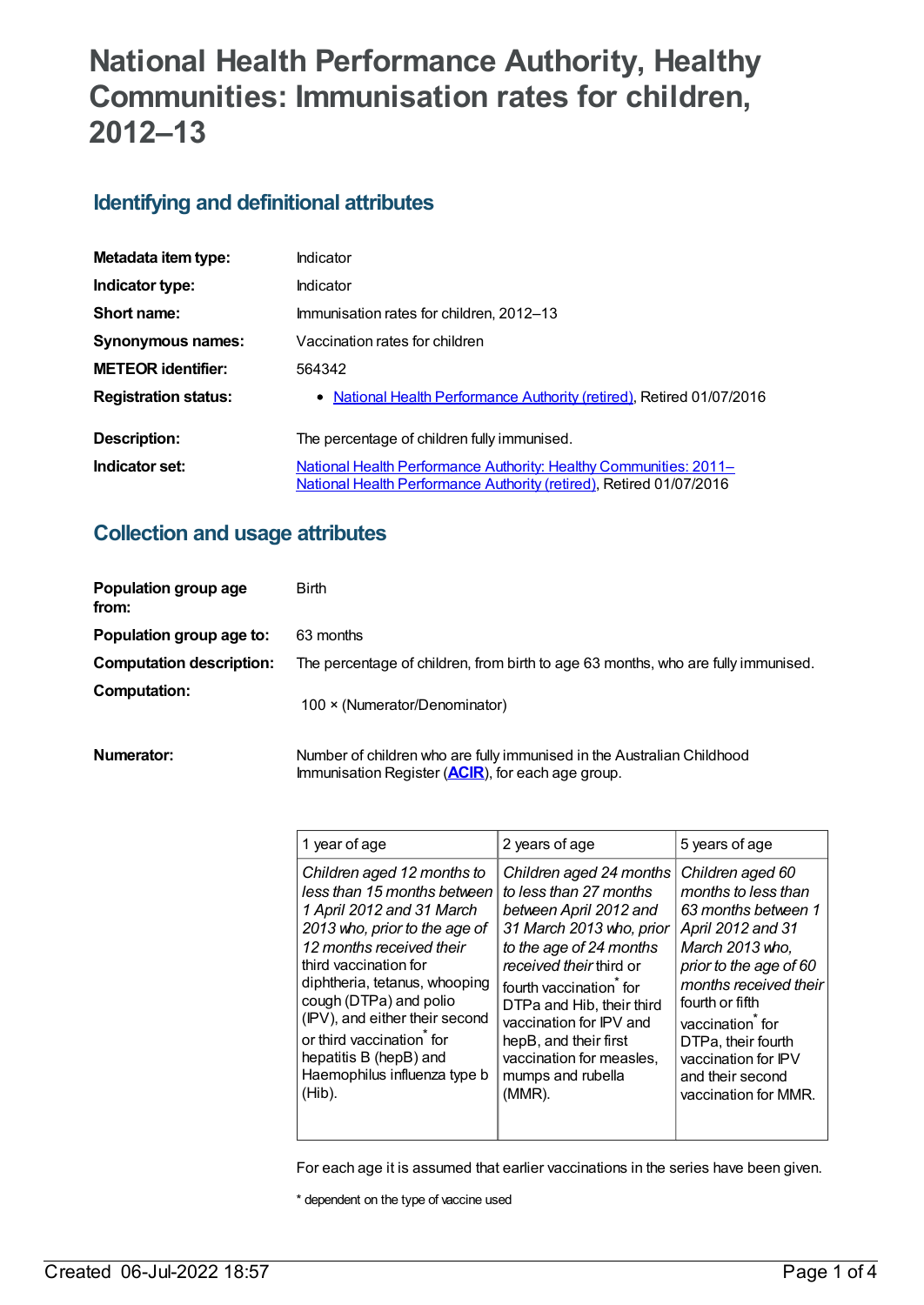| <b>Numerator data elements:</b> | <b>Data Element / Data Set-</b>                                                                                                                                                                                                                                                                                                                                                                                                                                                                                                                                                                                                                                                                                                                                                                                                                                                                 |
|---------------------------------|-------------------------------------------------------------------------------------------------------------------------------------------------------------------------------------------------------------------------------------------------------------------------------------------------------------------------------------------------------------------------------------------------------------------------------------------------------------------------------------------------------------------------------------------------------------------------------------------------------------------------------------------------------------------------------------------------------------------------------------------------------------------------------------------------------------------------------------------------------------------------------------------------|
|                                 | Service contact-service contact date, DDMMYYYY                                                                                                                                                                                                                                                                                                                                                                                                                                                                                                                                                                                                                                                                                                                                                                                                                                                  |
|                                 | Data Source                                                                                                                                                                                                                                                                                                                                                                                                                                                                                                                                                                                                                                                                                                                                                                                                                                                                                     |
|                                 | <b>Australian Childhood Immunisation Register (ACIR)</b>                                                                                                                                                                                                                                                                                                                                                                                                                                                                                                                                                                                                                                                                                                                                                                                                                                        |
|                                 | Data Element / Data Set-                                                                                                                                                                                                                                                                                                                                                                                                                                                                                                                                                                                                                                                                                                                                                                                                                                                                        |
|                                 | Person-date of birth, DDMMYYYY                                                                                                                                                                                                                                                                                                                                                                                                                                                                                                                                                                                                                                                                                                                                                                                                                                                                  |
|                                 | Data Source                                                                                                                                                                                                                                                                                                                                                                                                                                                                                                                                                                                                                                                                                                                                                                                                                                                                                     |
|                                 | <b>Australian Childhood Immunisation Register (ACIR)</b>                                                                                                                                                                                                                                                                                                                                                                                                                                                                                                                                                                                                                                                                                                                                                                                                                                        |
| Denominator:                    | Number of children who turned 1, 2 or 5 years between 1 April 2012 and 31 March<br>2013 in the eligible population i.e. those children who are registered with Medicare<br>on the ACIR                                                                                                                                                                                                                                                                                                                                                                                                                                                                                                                                                                                                                                                                                                          |
| Denominator data<br>elements:   | Data Element / Data Set                                                                                                                                                                                                                                                                                                                                                                                                                                                                                                                                                                                                                                                                                                                                                                                                                                                                         |
|                                 | Service contact-service contact date, DDMMYYYY                                                                                                                                                                                                                                                                                                                                                                                                                                                                                                                                                                                                                                                                                                                                                                                                                                                  |
|                                 | Data Source                                                                                                                                                                                                                                                                                                                                                                                                                                                                                                                                                                                                                                                                                                                                                                                                                                                                                     |
|                                 | <b>Australian Childhood Immunisation Register (ACIR)</b>                                                                                                                                                                                                                                                                                                                                                                                                                                                                                                                                                                                                                                                                                                                                                                                                                                        |
|                                 | Data Element / Data Set-                                                                                                                                                                                                                                                                                                                                                                                                                                                                                                                                                                                                                                                                                                                                                                                                                                                                        |
|                                 | Person-date of birth, DDMMYYYY                                                                                                                                                                                                                                                                                                                                                                                                                                                                                                                                                                                                                                                                                                                                                                                                                                                                  |
|                                 | Data Source                                                                                                                                                                                                                                                                                                                                                                                                                                                                                                                                                                                                                                                                                                                                                                                                                                                                                     |
|                                 | <b>Australian Childhood Immunisation Register (ACIR)</b>                                                                                                                                                                                                                                                                                                                                                                                                                                                                                                                                                                                                                                                                                                                                                                                                                                        |
| Disaggregation:                 | By Aboriginal and Torres Strait Islander status                                                                                                                                                                                                                                                                                                                                                                                                                                                                                                                                                                                                                                                                                                                                                                                                                                                 |
|                                 | and                                                                                                                                                                                                                                                                                                                                                                                                                                                                                                                                                                                                                                                                                                                                                                                                                                                                                             |
|                                 | by Medicare Local catchments and Statistical Areas Level 3, which have been<br>derived from Address-Australian postcode, code (Postcode datafile) {NNNN}.                                                                                                                                                                                                                                                                                                                                                                                                                                                                                                                                                                                                                                                                                                                                       |
|                                 | Medicare Locals are primary health care organisations established to improve<br>responsiveness, coordinate primary health care delivery and tackle local health<br>care needs and service gaps. A Medicare Local catchment refers to the<br>geographical area of a Medical Local.                                                                                                                                                                                                                                                                                                                                                                                                                                                                                                                                                                                                               |
|                                 | Statistical Areas Level 3 (SA3s) are geographic areas defined in the ABS<br>Australian Statistical Geography Standard (ASGS). The aim of SA3s is to create a<br>standard framework for the analysis of ABS data at the regional level through<br>clustering groups of SA2s that have similar regional characteristics. There are 333<br>spatial SA3s covering the whole of Australia without gaps or overlaps. They are<br>designed to provide a regional breakdown of Australia. SA3s generally have a<br>population of between 30,000 and 130,000 people. There are approximately 50<br>with fewer than 30,000 people and 35 with more than 130,000 as at 30 June 2011.<br>For further information see the ABS publication, Australian Statistical Geography<br>Standard (ASGS): Volume 1 - Main Structure and Greater Capital City Statistical<br>Areas, July 2011 (cat. no. 1270.0.55.001). |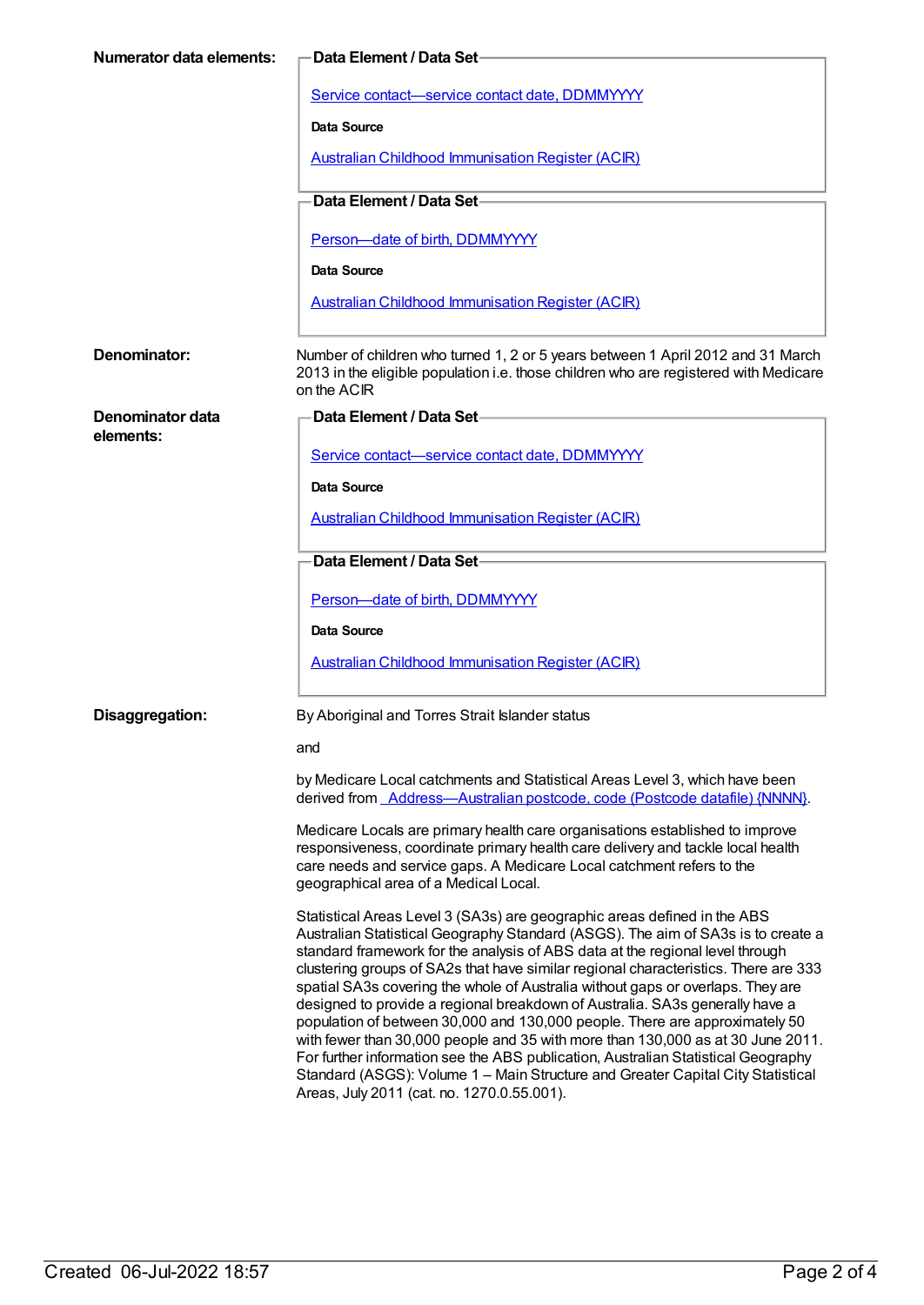| <b>Disaggregation data</b> |  |
|----------------------------|--|
| elements:                  |  |

#### **Data Element / Data Set**

[Person—Indigenous](https://meteor.aihw.gov.au/content/291036) status, code N

**Data Source**

Australian Childhood [Immunisation](https://meteor.aihw.gov.au/content/394254) Register (ACIR)

#### **Data Element / Data Set**

[Address—Australian](https://meteor.aihw.gov.au/content/429894) postcode, Australian postcode code (Postcode datafile) {NNNN}

#### **Data Source**

Australian Childhood [Immunisation](https://meteor.aihw.gov.au/content/394254) Register (ACIR)

#### **Data Element / Data Set**

[Address—statistical](https://meteor.aihw.gov.au/content/457293) area, level 3 (SA3) code (ASGS 2011) NNNNN

#### **Data Element / Data Set**

Administrative health [region—Medicare](https://meteor.aihw.gov.au/content/513288) Local identifier, code AANNN

### **Representational attributes**

| <b>Representation class:</b> | Percentage |
|------------------------------|------------|
| Data type:                   | Real       |
| Unit of measure:             | Person     |
| Format:                      | N[NN].N    |

### **Indicator conceptual framework**

| <b>Framework and</b> | <b>PAF-Effectiveness of access</b> |
|----------------------|------------------------------------|
| dimensions:          |                                    |
|                      | <b>PAF-Equity of access</b>        |

#### **Data source attributes**

| Data sources: |  |
|---------------|--|
|               |  |

#### **Data Source**

Australian Childhood [Immunisation](https://meteor.aihw.gov.au/content/394254) Register (ACIR)

**Frequency**

Quarterly (register 'snapshot')

**Data custodian**

Department of Health and Ageing

### **Accountability attributes**

| <b>Reporting requirements:</b>                  | National Health Performance Authority-Performance and Accountability Framework |
|-------------------------------------------------|--------------------------------------------------------------------------------|
| Organisation responsible<br>for providing data: | Department of Human Services                                                   |
| <b>Accountability:</b>                          | National Health Performance Authority                                          |